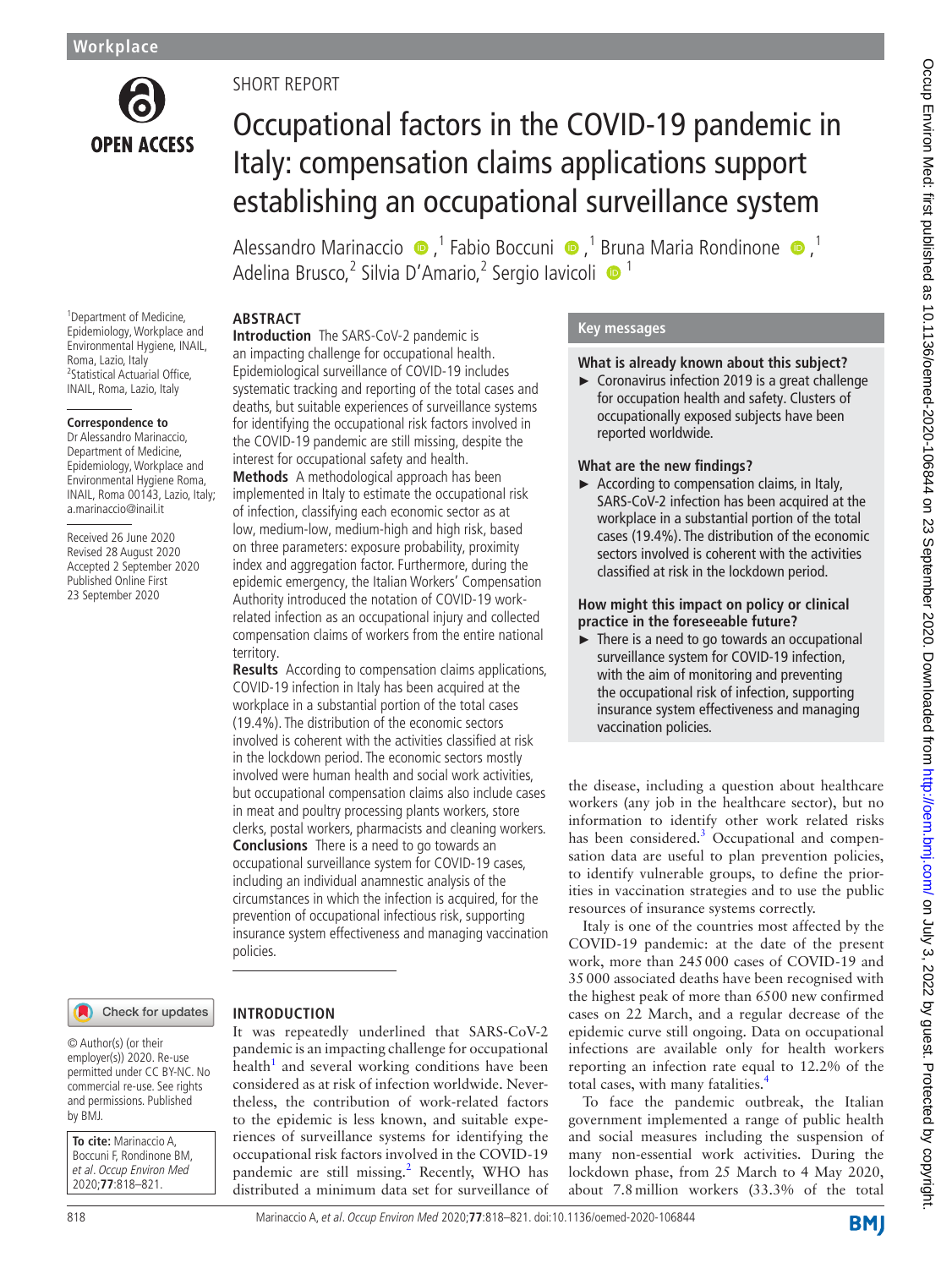workforce) employed in non-essential businesses discontinued their professional activities, while the extensive implementation of smart working and annual leave further reduced the proportion of workers present in their workplace.<sup>56</sup>

In this context, this study aims to (i) describe insurance claims for compensation data for COVID-19 in Italy and the distribution of the economic sectors involved and (ii) compare the occupational data with the 'a priori' classification of occupational risk of infection by economic sector defined during the lockdown period.

#### **METHODS**

In the framework of the institutional measures to contrast the pandemic, a methodological approach has been implemented to estimate the risk for each economic sector in Italy, with different levels of detail and considering the impact on mobility of the working population in the postlockdown phase. It was adopted by the national Scientific Committee set up by the Italian government for action-oriented policy advice on the COVID-19 emergency. The average risk class of each economic sector, according to the ATECO national classification (Attivita' Economiche -in Italian,the equivalent of European Classification of Economic Activities—NACE) $<sup>7</sup>$  $<sup>7</sup>$  $<sup>7</sup>$  has been identified with the aim to plan and</sup> track the progressive lifting of the containment measures.

All economic sectors have been classified as at low, medium-low, medium-high and high risk, based on three parameters: exposure probability, proximity index and aggregation factor. The first two parameters measure the probability, due to the work activity, to be in contact with infected people and the physical proximity to others during work activities by the adaptation of proximity and exposure perception indicators defined by O\*Net<sup>[8](#page-3-1)</sup> methodology to the Italian context. Meanwhile, the aggregation factor quantifies the social aggregation connected to the job, rating from the scant presence of third parties to large aggregations not easily controlled by specific procedures.<sup>[5](#page-2-4)</sup>

At the same time, the Italian Workers' Compensation Authority (INAIL) systematically receives claims for occupational injuries over the whole national territory for providing wage replacement, regarding all workers, except for some categories (armed forces, firefighters and police workers, air transport personnel, tradespeople and freelance workers), for which specific insurance systems are in place. The coverage level of the public insurance system leaded by INAIL is about 85% of the national workforce. During the epidemic emergency, INAIL introduced the notation of COVID-19 work related infection as an occupational injury. We have analysed only compensation claims (applications), without considering their possible acceptance. A comparative analysis between the economic sectors most involved in the risk of infection and the insurance figures has been performed estimating the percentage of compensation claims by the second digit of the ATECO national classification for each average risk class.

#### **RESULTS**

As of 15 May 2020, the Italian national data reported 223885 total cases (with 31610 deaths) of infected subjects; on the same date, 43 399 COVID-19 occupationally infected cases were registered by INAIL (19.4% of total subjects and approximatively 30% of subjects in working age), with a median age at diagnosis equal to 47 years in both genders. The economic sector of exposure was reported for 29320 compensation claims applications (67.6%). The distribution of these sectors is reported in [table](#page-2-5) 1 (at the first digit of the ATECO classification), which

includes also the estimated risk class, the numbers of working population and active workers during the national lockdown phase, calculated using ISTAT surveys.<sup>[6](#page-3-2)</sup> According to the proposed risk classification, 'Human health and social work activities' sector resulted at higher average risk; 'Activities of households…' and 'Public administration and defence…' at medium-high risk; 'Education', 'Arts, entertainment and recreation' and 'Other services' at medium-low risk, while for all further sectors the average risk was classified as low. As a result, the economic sectors at high or medium-high risk of COVID-19 infection include 82% of compensation claims, although they represent about 25% of those workers who remained active during the lockdown period. The analyses at the second digit of the ATECO classification allowed to further specify the risk class of work activities included in each economic sector, marking pharmacists, professional athletes, beauticians and hairstylists as involved categories. Considering the second digit, the level of concordance remained high (50.6% of compensation claims in high-risk sectors, 31.4% in MH, 5.6% in ML, 12.4% in L). Furthermore, occupational compensation claims include cases in meat and poultry processing plants workers in Southern Italy, store clerks, postal workers and cleaning workers.

#### **DISCUSSION**

Occupational risk of SARS-CoV-2 infection is a real concern, but despite the interest from policy makers and in planning adequate prevention measures, a systematic surveillance of work-related risk factors is still missing.

Using compensation claims applications in Italy, this study provides evidence that the COVID-19 infection has acquired at the workplace in a substantial portion of the total cases (19.4%). Furthermore, the distribution by economic sectors of cases with occupational origin appears coherent with the activities classified at risk in the lockdown period. The public health utility of these findings concerns the help in monitoring and preventing the occupational risk of infection, supporting insurance system effectiveness and managing vaccination policies. The unique data available at national level on occupational infections related to health workers are in line with the reported compensation claims in this sector, which has been classified at high risk. Some clusters of other occupationally exposed categories have been reported worldwide. Outbreaks of the virus have been reported in meat and poultry processing factories in the  $USA<sup>9</sup>$  $USA<sup>9</sup>$  $USA<sup>9</sup>$ and in other countries. Cases of COVID-19 have been observed in other congregate settings, including correctional facilities<sup>[10](#page-3-4)</sup> and homeless shelters.<sup>11</sup> Data on the occupational fraction of COVID-19 are seldom available in literature and there is a need to go towards an occupational surveillance system including individual anamnesis for patients with COVID-19.

The main strength of this study is the use of compensation claims obtained by the systematic collection of data by INAIL over the whole national territory, with standard criteria for diagnosis and classification of the economic sector of activities. At the same time, INAIL compensation claim data could present a relevant degree of underreporting, which is difficult to estimate owing to the scarcity of alternative sources of information. Furthermore, at the opposite, this study may have overestimated risk because compensation claims applications and not accepted claims were analysed and the statistical analyses of acceptance rates require a sufficient period for the administrative and insurance evaluation.

The compensation claims show that a substantial number (approximatively 30% of all cases in working age) were reported as work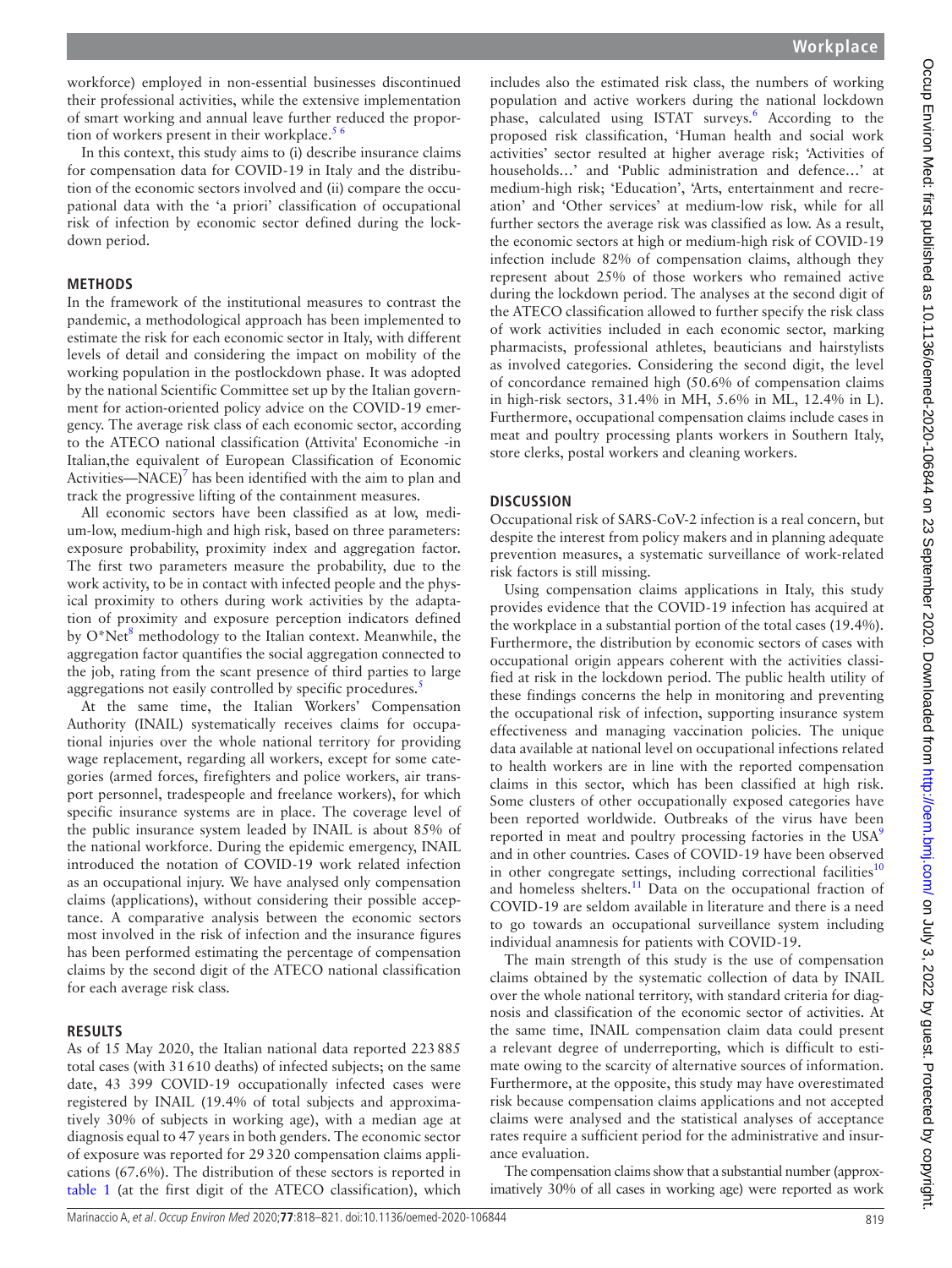<span id="page-2-5"></span>**Table 1** Number of employed, active workers in the lockdown phase, risk class of SARS-CoV-2 infection and compensation claims applications by economic sector in Italy

| Code        | Economic sector (first digit ATECO classification)                                                                            | Employed<br>(thousands) | <b>Active workers</b><br>during the lockdown<br>(thousands) | Average risk<br>class | Compensation<br>claims applications<br>for COVID-19 (%) |
|-------------|-------------------------------------------------------------------------------------------------------------------------------|-------------------------|-------------------------------------------------------------|-----------------------|---------------------------------------------------------|
| A           | Agriculture, forestry and fishing                                                                                             | 908.8                   | 854.1                                                       | L                     | 2.1                                                     |
| B           | Mining and quarrying                                                                                                          | 24.7                    | 9.7                                                         |                       | 0.0                                                     |
| C           | Manufacturing                                                                                                                 | 4321.4                  | 1444.1                                                      | L                     | 2.6                                                     |
| D           | Electricity, gas, steam and air conditioning supply                                                                           | 114.1                   | 114.1                                                       |                       | 0.1                                                     |
| E           | Water supply; sewerage, waste management and remediation activities                                                           | 242.8                   | 242.8                                                       | L                     | 0.1                                                     |
| F           | Construction                                                                                                                  | 1339.4                  | 523.7                                                       |                       | 0.2                                                     |
| G           | Wholesale and retail trade; repair of motor vehicles and motorcycles                                                          | 3286.5                  | 1804.1                                                      | L                     | 1.1                                                     |
| Н           | Transportation and storage                                                                                                    | 1142.7                  | 1142.7                                                      | L                     | 1.1                                                     |
| I           | Accommodation and food service activities                                                                                     | 1480.2                  | 317.6                                                       | L                     | 2.4                                                     |
| J           | Information and communication                                                                                                 | 618.1                   | 618.1                                                       | L                     | 0.2                                                     |
| K           | Financial and insurance activities                                                                                            | 635.6                   | 635.6                                                       | L                     | 0.2                                                     |
| L           | Real estate activities                                                                                                        | 164.0                   | $0.0*$                                                      | L                     | 0.4                                                     |
| M           | Professional, scientific and technical activities                                                                             | 1516.4                  | 1438.4                                                      | L                     | 1.1                                                     |
| N           | Administrative and support service activities                                                                                 | 1027.9                  | 662.9                                                       |                       | 4.1                                                     |
| $\mathbf 0$ | Public administration and defence; compulsory social security                                                                 | 1242.6                  | 1242.6                                                      | MH                    | 10.4                                                    |
| P           | Education                                                                                                                     | 1589.5                  | 1589.5                                                      | <b>ML</b>             | 0.6                                                     |
| Q           | Human health and social work activities                                                                                       | 1922.3                  | 1922.3                                                      | H                     | 71.6                                                    |
| R           | Arts, entertainment and recreation                                                                                            | 318.2                   | $0.0*$                                                      | ML                    | 0.3                                                     |
| S           | Other service activities                                                                                                      | 711.6                   | 280.8                                                       | <b>ML</b>             | 1.4                                                     |
| Τ           | Activities of households as employers; undifferentiated goods and services-<br>producing activities of households for own use | 738.9                   | 733.3                                                       | MH                    | 0.0                                                     |
| U           | Activities of extraterritorial organisations and bodies                                                                       | 14.1                    | $0.0*$                                                      | $\mathbf{I}$          | 0.0                                                     |
|             | Total                                                                                                                         | 23359.9                 | 15576.3                                                     |                       | 29320 (100%)                                            |

Sources: Employed and active workers during the lockdown period data have been retrieved by Istat (Italian Institute of Statistics); average risk class by economic sectors (Italian Scientific Committee) as stated in Methods section; compensation claims by Inail (Italian Workers Compensation Authority).

\*Economic activity in this sector was completely suspended during the pandemic lockdown.

H, high; L, low; MH, medium-high; ML, medium-low.

related, supporting the notation of COVID-19 infection as an occupational disease in a consistent portion of cases. Consequently, it will be important to implement a control system also taking into account the occupational dimension as a substantial factor. Risk management strategies, prevention of the emergence of new epidemic clusters by strengthening the testing strategies, effective contact tracing, territorial control and links with the health and safety at workplaces and related surveillance systems, have to be considered as priorities. In the Italian context, the experiences of occupational diseases surveillance systems with individual assessment of exposure (such as mesothelioma regional registries) could represent a model to develop a systematic and nationally coordinated active search of COVID-19 cases including the anamnestic analysis of the circumstances in which the infection is acquired.

In conclusion, the Italian experience in monitoring and contrasting the COVID-19 epidemic demonstrates the significance of the occupational fraction of this disease, according to the compensation claim figures. The identification of economic sectors at risk of infection for workers appears coherent with insurance data. Finally, the need to go towards an epidemiological surveillance system with a comprehensive assessment of occupational risk factors in patients with COVID-19 has to be underlined.

**Contributors** AM and SI conceived and designed the study. FB, BMR, SDA and AB performed data collection and analysis. AM contributed in performing the statistical analysis and drafting the manuscript. SI, FB and BMR participated in interpreting the data and in revising the manuscript. All authors approved the final manuscript.

**Funding** The authors have not declared a specific grant for this research from any funding agency in the public, commercial or not-for-profit sectors.

**Competing interests** None declared.

**Patient consent for publication** Not required.

**Provenance and peer review** Not commissioned; externally peer reviewed.

**Data availability statement** No data are available. No additional data.

**Open access** This is an open access article distributed in accordance with the Creative Commons Attribution Non Commercial (CC BY-NC 4.0) license, which permits others to distribute, remix, adapt, build upon this work non-commercially, and license their derivative works on different terms, provided the original work is properly cited, appropriate credit is given, any changes made indicated, and the use is non-commercial. See: [http://creativecommons.org/licenses/by-nc/4.0/.](http://creativecommons.org/licenses/by-nc/4.0/)

#### **ORCID iDs**

Alessandro Marinaccio<http://orcid.org/0000-0001-9068-2137> Fabio Boccuni <http://orcid.org/0000-0002-4976-631X> Bruna Maria Rondinone <http://orcid.org/0000-0002-4024-9877> Sergio Iavicoli <http://orcid.org/0000-0002-5956-9723>

## **REFERENCES**

- <span id="page-2-0"></span>1 Burdorf A, Porru F, Rugulies R. The COVID-19 (coronavirus) pandemic: consequences for occupational health. [Scand J Work Environ Health](http://dx.doi.org/10.5271/sjweh.3893) 2020;46:229-30.
- <span id="page-2-1"></span>2 Sim MR. The COVID-19 pandemic: major risks to healthcare and other workers on the front line. [Occup Environ Med](http://dx.doi.org/10.1136/oemed-2020-106567) 2020;77:281-2.
- <span id="page-2-2"></span>3 World Health Organization (WHO). Revised case report form for confirmed novel coronavirus COVID-19 (report to who within 48 hours of case identification). Available: [https://apps.who.int/iris/bitstream/handle/10665/331234/WHO-2019](https://apps.who.int/iris/bitstream/handle/10665/331234/WHO-2019-nCoV-SurveillanceCRF-2020.2-eng.pdf) [nCoV-SurveillanceCRF-2020.2-eng.pdf](https://apps.who.int/iris/bitstream/handle/10665/331234/WHO-2019-nCoV-SurveillanceCRF-2020.2-eng.pdf)
- <span id="page-2-3"></span>4 Italian Institute of Health (ISS). Sorveglianza integrata COVID-19: I principali dati nazionali. Available: <https://www.epicentro.iss.it/coronavirus/sars-cov-2-sorveglianza-dati>
- <span id="page-2-4"></span>5 Italian Workers' Compensation Authority (INAIL). Documento tecnico sulla possibile rimodulazione delle misure di contenimento del contagio dA SARS-Cov-2 Nei luoghi di lavoro E strategie di prevenzione, 2020. Available: [https://www.inail.it/cs/internet/](https://www.inail.it/cs/internet/comunicazione/pubblicazioni/catalogo-generale/pubbl-rimodulazione-contenimento-covid19-sicurezza-lavoro.html)